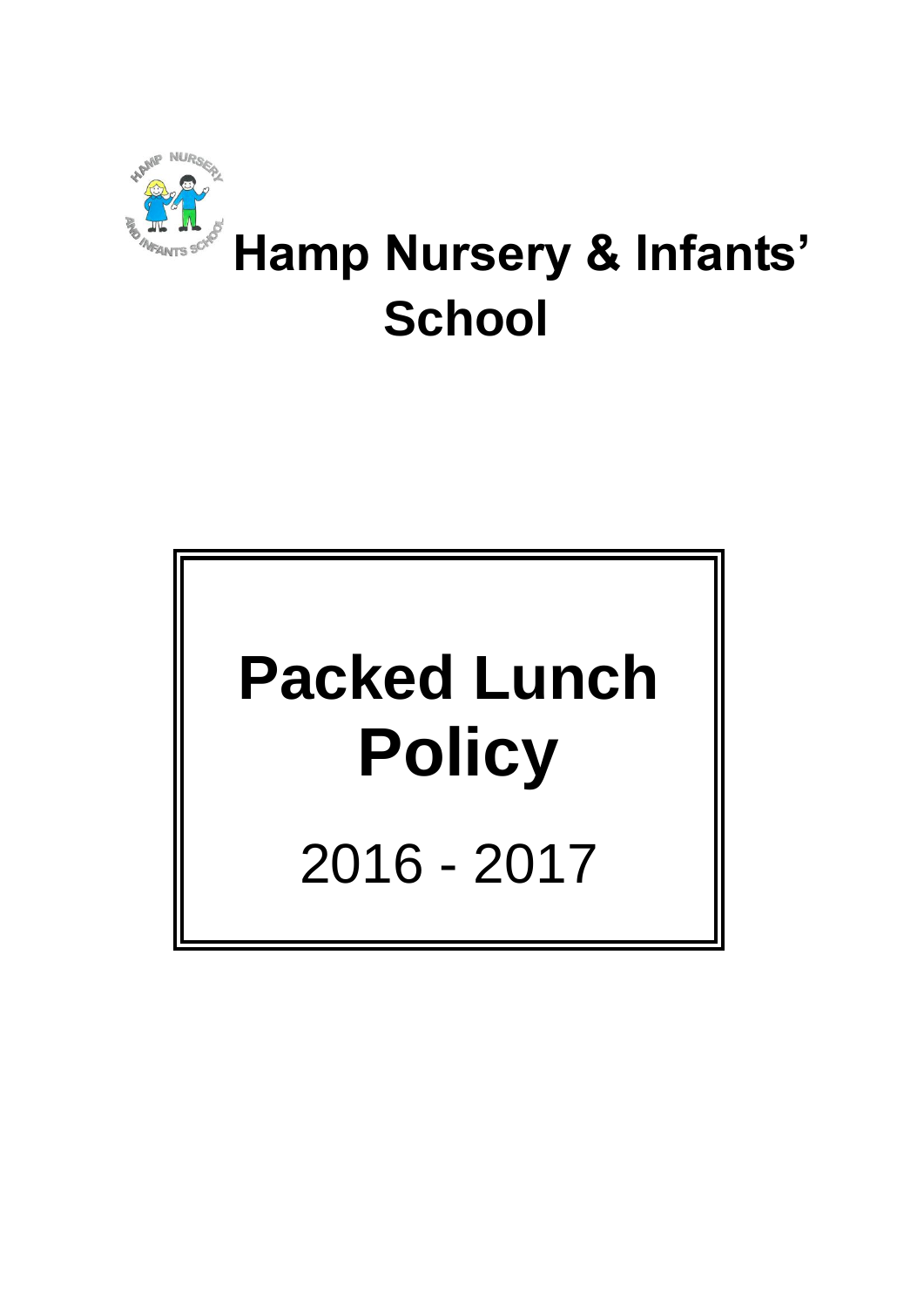# **Hamp Nursery & Infant School**

# **Packed Lunch Policy**

## Aim

To make sure that children who bring a lunch from home to eat in school (or on school trips) have food which is just as healthy and nutritious as food now served in school and regulated by national standards.

### Why we need a policy

The government has placed a duty on schools to ensure that every child is healthy and has invested hugely in improved school meals, free fruit for schools and The School Food Trust which encourages healthy eating. The trust recommends we have a policy and this one is based on their model. Eating healthily is important because it will help children to:

- Be fitter and healthier now and later in life
- Learn quicker and behave better

School meals conform to government nutritional guidelines with less sugar, fat and salt and more fresh fruit and vegetables. School lunches also provide a good balance of "complex carbohydrates" such as pasta, rice, bread or potatoes with dairy and other protein foods. There is no reason why a packed lunch cannot provide the same nutrition as a cooked meal. Please visit www.schoolfoodtrust.org.uk for more information.

### Who does the policy apply to

To all pupils and parents providing packed lunches to be eaten within school or on school trips during normal school hours.

• The school will provide facilities for pupils bringing in packed lunches and ensure that free, fresh drinking water is available

• The school will work with the pupils to provide attractive and appropriate dining room arrangements

• The school will work with parents to ensure that packed lunches are as close as possible to the guidance below

• Whenever possible the school will allow children eating packed lunch or school meals to sit together

• Parents will need to provide children with a suitable container which they can actually eat the lunch from (rather than need to take food out and place it straight onto the table). A plastic box with a removable lid is ideal.

• Children must only eat their own food and not other children's.